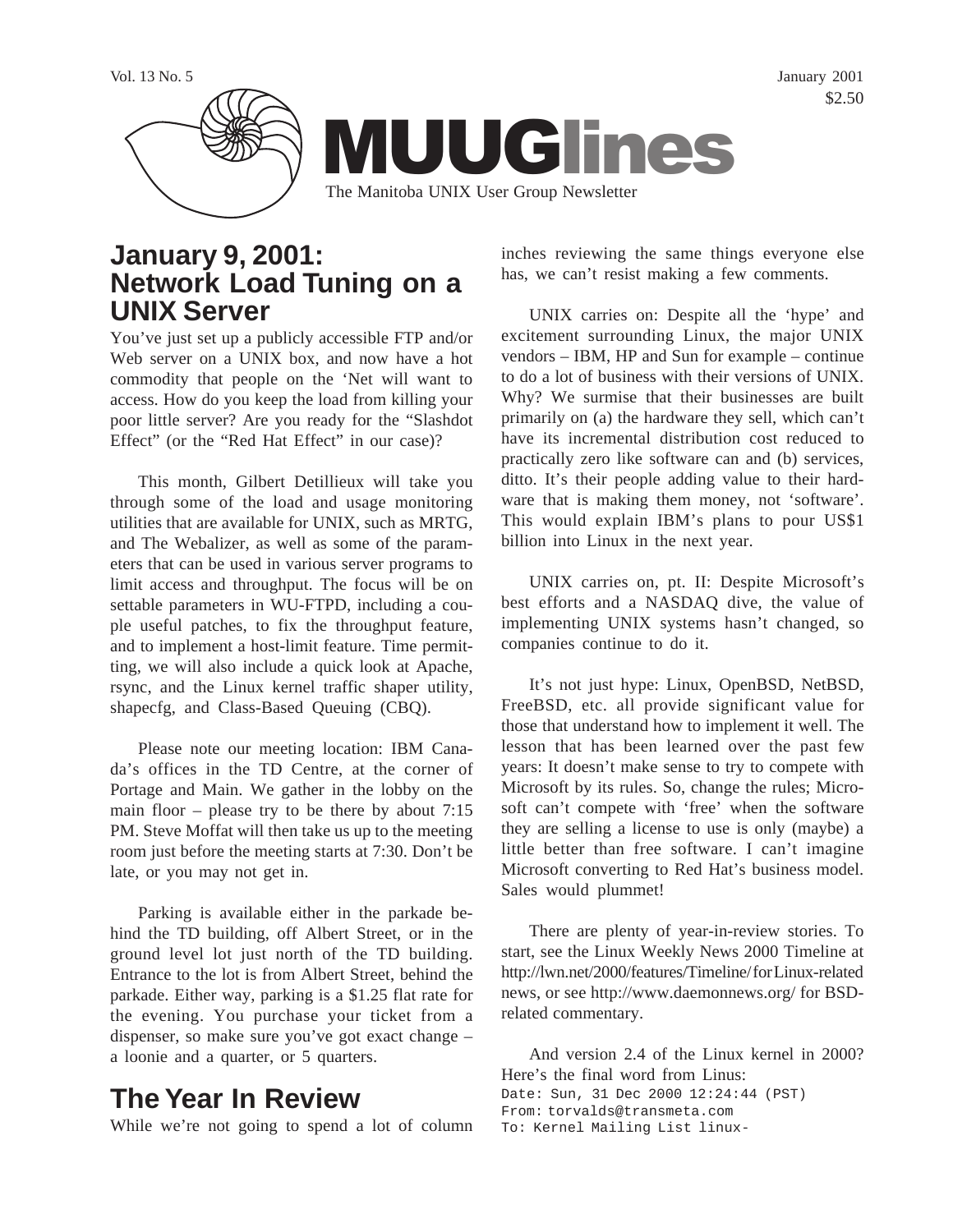kernel@vger.kernel.org Subject: Happy new year^H^H^H^Hkernel...

Ok. I didn't make 2.4.0 in 2000. Tough. I tried, but we had some last-minute stuff that needed fixing (ie the dirty page lists etc), and the best I can do is make a prerelease.

There's a 2.4.0-prerelease out there, and this is basically it. I want people to test it for a while, and I want to give other architectures the chance to catch up with some of the changes, but read my lips: no more recounts. There is no "prerelease1", to become "prerelease2" and so on.

One thing other architectures will want to catch up with is the changes to handle 2GHz+ machines, which due to overflow issues caused "loops\_per\_sec" to become "loops\_per\_jiffy". And some architectures have not had much chance to synchronize with me due to other fires to put out.

Give it your worst. After you recover from being hung-over, of course.

Linus

# **AbiWord 0.7.12**

AbiWord 0.7.12, the cross-platform open-source word processor being developed by AbiSource, is out. AbiSource Dom Lachowicz spokesman says, "It gives me great joy to announce that our latest and greatest release, 0.7.12, has been released upon the masses. This release represents a huge step forward for the AbiWord team. The new features, Gnome-integration, and bugfixes are too numerous to list here. If you've held off on using AbiWord because you felt that it was 'too unstable' or not well integrated with Gnome, this release might be right for you."

## **LizardTech Provides Open Source Access to DjVu**

LizardTech, who has taken over development of the document-imaging software DjVu, has now developed the DjVu Reference Library v.3.0, making available both encoding and decoding capabilities under the terms of GNU General Public License. DjVu is the scan-to-Web technology that converts documents into the smallest file sizes possible resulting in downloads up to 150 times

faster than PDF. The results are crisp, clear documents that retain all the visual quality of the original. With DjVu, legacy documents, catalogs and books – any paper-based item – can be converted into files that can be instantly transmitted and viewed via a standard Web browser. For additional information, visit: http://lizardtech.com/products/ djvu/referencelibrary/DjVuRefLib\_3.0.html

## **Jabber Integrated Into PocketLinux**

Jabber.com, Inc., a subsidiary of Webb Interactive Services, Inc. announced that Transvirtual Technologies, Inc. has completed their integration of Jabber into the Transvirtual PocketLinux® Platform. Transvirtual demonstrated Jabber integration at Comdex in November 2000. As part of the demonstration, Jabber provided the XML messaging infrastructure for Wireless Instant Messaging using the PocketLinux Platform.

PocketLinux® is a single, open source application development environment for all mobile computing devices that provides an end-to-end solution for building unified, standardized and open information communications infrastructure across the entire spectrum of computer systems. PocketLinux runs on a variety of PDAs, Cellular Phones and SetTopBoxes. "Jabber is much more than just a simple instant messaging system and companies such as Transvirtual are leading the charge in terms of demonstrating how Jabber can provide devices of all kinds with a robust XML messaging infrastructure.

"The integration of Jabber into Transvirtual's PocketLinux platform is further testimony to the growing momentum behind the Jabber open source movement, and is expected to drive increased demand for Jabber.com's commercial servers, clients and professional services and support," said Andre Durand, founder of Jabber.com, Inc. "Jabber provides PocketLinux with a robust and scalable XML transport solution. We are very excited to be leveraging this technology and feel that it has tremendous promise," said Paul Fisher, founder of the GNU Classpath Project and senior developer at Transvirtual.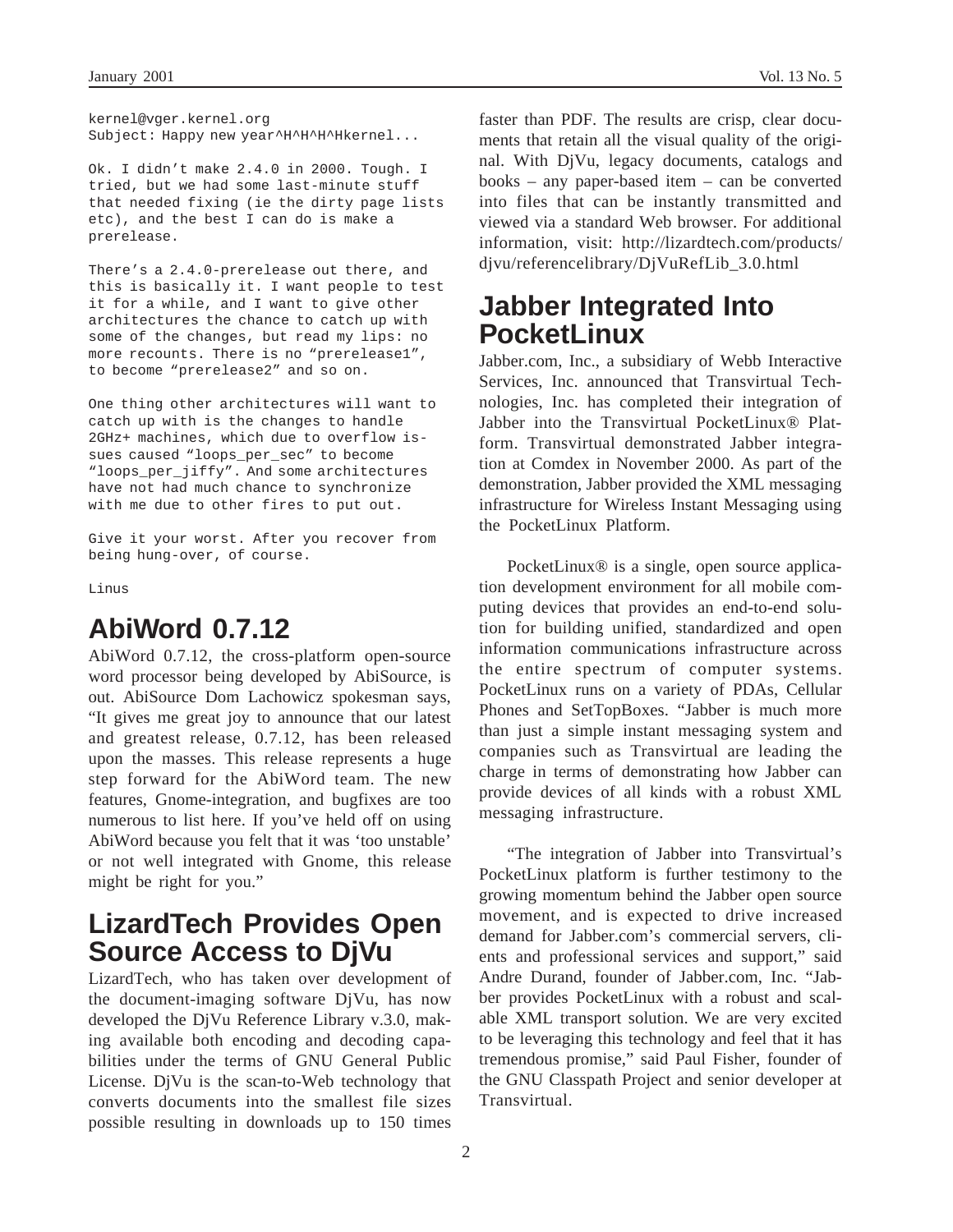## **Nautilus To Be Distributed By Sun**

Eazel Inc., the developer of software and services to make computers easier to use, announced that Sun Microsystems will distribute Eazel's Nautilus software on the upcoming GNOME 2.0 desktop user environment for the Solaris™ operating environment. The combination of GNOME and Nautilus will provide Linux and Solaris users with the same, easy-to-use user environment across both platforms. In addition, Eazel and Sun will work together to improve the accessibility, internationalization and documentation of Nautilus. A sneak preview of Nautilus can be downloaded on Linux systems at http://www.eazel.com/download.

The relationship between Sun and Eazel will accelerate the adoption of the Eazel Network User Environment (NUE), a new class of user environment that takes full advantage of the Internet. Unlike previous environments that were designed for standalone desktops and applications, the NUE makes local and remote content, community, commerce, and Internet services a fundamental part of the user experience. Additionally, the NUE promises to create a new standard for ease of use by freeing users from complex and tedious system administration tasks such as system back-ups and software upgrades.

As part of their effort to promote the growth and adoption of a better computing environment Sun and Eazel will:

- Ensure that the GNOME desktop is accessible to people with disabilities.
- Drive internationalization and localization of the GNOME desktop environment. This initiative will accelerate the adoption of the NUE worldwide.
- Create documentation that supports the GNOME environment.

Eazel has also selected StarOffice™ software, Sun's powerful, full-featured, multi-platform office productivity suite, to be the default document viewer for StarOffice and Microsoft Office files in Nautilus. In support of this effort, Sun will develop StarOffice components that can be integrated into the Nautilus software environment.

Sun will also sponsor a section of the Eazel Web site and include Eazel in its sales and marketing training programs. "The Eazel NUE is being designed to meet the needs of the next generation of computing by placing the Internet at the heart of the user experience," said Mike Boich, chief executive officer of Eazel. "Sun's commitment to Eazel and the open source community will clearly drive the development and widespread adoption of the Network User Environment and help us deliver on our mission to make computers easy and more enjoyable to use."

## **Opera 4.0b4 for Linux**

Opera 4.0 beta 4 for Linux is available on Intel x86 platform. PPC is soon to come. Opera for Linux has been tested on RedHat Linux 6.2, Debian Potato 2.2, Slackware 7, NetBSD 1.5 BETA/i386, and Linux Mandrake 7.1. There are now also ports to other platforms working nearly as well as the RedHat Linux 6.2 version is.

Qt 2.2.2 has been used to make this version of Opera for Linux. Note: You don't need to install Qt on your system if you download an Opera package with Qt statically linked. These packages are about twice the size of the packages with Qt dynamically linked. There should be no other dependencies for Opera other than to have an X11R6.3+ implementation (and, as already mentioned, Qt 2.2.2 if you download a package with Opera dynamically linked to Qt) installed on the system.

Here's what Opera for Linux does so far:

- Renders HTML 3.2 and 4.0 Pages
- Executes most EcmaScript 1.1 (Ecma-262 v.3) programs
- Renders CSS 1 and 2 extensions
- Browses FTP Sites
- Handles cookies
- Supports HTTP 1.0 and 1.1
- Displays GIF, PNG and JPEG
- Hot list, bookmarks and bookmark bar
- Imports Netscape, Konqueror and IE bookmarks/favorites
- Support for XML
- Support for WML (WAP)
- Proxy server support
- Communication through SSL and TLS
- HTTP Authorization